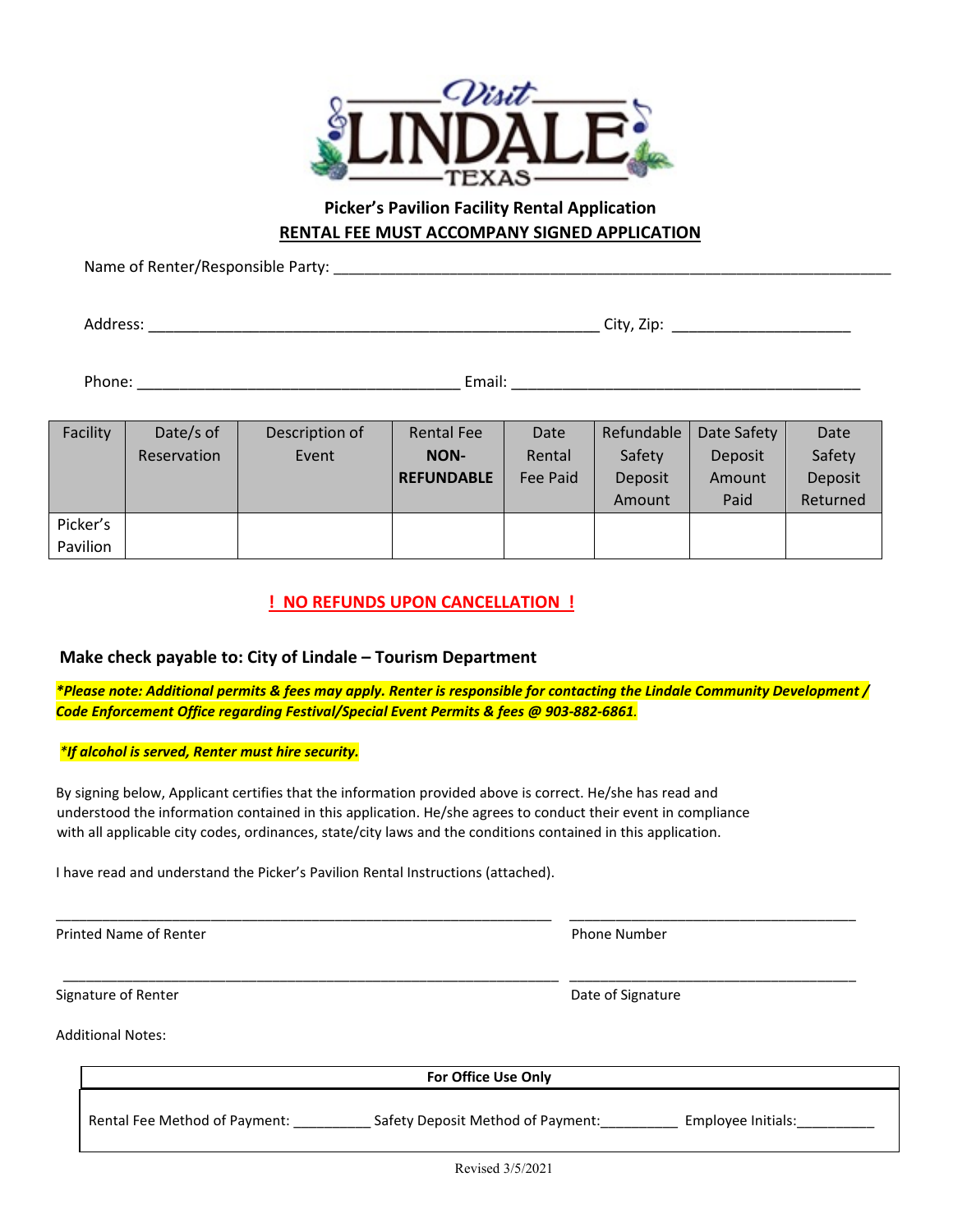## **Picker's Pavilion Rental Instructions**

### **Pickers Pavilion: 205 E. North St. (Cannery Row), Lindale, TX 75771**

#### **FEES:**

- The Rental Fee is NON-REFUNDABLE upon cancellation.
- Full payment is due within 5 business days to secure the reservation.
- A refundable Safety Deposit Fee is due when picking up keys to the Pavilion. This deposit must be paid separately from the Rental Fee. The Safety Deposit is refunded after the premises have been inspected by City staff and the keys are returned.

### **HOURS OF USAGE:**

- 8:00 AM Midnight per rental day. No early entry on the grounds allowed.
- All furniture must be taken out of the Pavilion by midnight of the rental day. If furniture is left inside the Pavilion, the Safety Deposit will NOT be returned.

#### **GUIDELINES FOR USAGE:**

- Parking or driving on the grass is NOT allowed. Absolutely NO vehicles will be allowed inside Picker's Pavilion for unloading or teardown for private events.
- Undesirable behavior inside or outside of the building, or on the building grounds will not be tolerated.
- Overnight stays and unaccompanied minors are not allowed.
- Gambling activities are not permitted in buildings, surrounding areas, or park grounds.
- Absolutely no slime, playdoh, paint, or silly putty allowed in the Pavilion.
- Restrooms are air conditioned and heated. Please keep doors closed.
- Wi-Fi is available at the Pavilion. The Username and Password is listed on the Important Contacts List. It is recommended this information only be shared with pertinent users (DJ, Photographer, etc.) as numerous users greatly slows the speed of service.

### **GUIDELINES FOR DECORATING:**

- Decorations must not alter or damage Picker's Pavilion or the surrounding grounds.
- WINDOWS ARE TINTED PLEXIGLASS. NO TAPE, SUCTION CUPS, COMMAND STRIPS, ETC. ALLOWED ON THE WINDOWS. IF DAMAGED, RENTER WILL BE RESPONSIBLE FOR REPLACING THE ENTIRE WINDOW. WINDOWS WILL BE CHECKED BEFORE AND AFTER EVENT.
- When securing décor, use zip ties, string, or wire. No adhesives, nails, pushpins, staples or command strips allowed.
- All areas must be left in an orderly condition, and trash/litter must be placed in the dumpster located on the southeast corner of the Pavilion grounds.
- **The City of Lindale reserves the right to invoice the renter with the cost of damage repairs to the buildings or grounds when these guidelines are not followed.**

#### **FESTIVAL & SPECIAL EVENT PERMIT REQUIRED IF:**

- Event is open to the public
- Event has vendors
- Event has alcohol (applies to public AND private events)
- *Renter is responsible for contacting Lindale Community Development/Code Enforcement to obtain necessary permits.* Call 903-882-6861.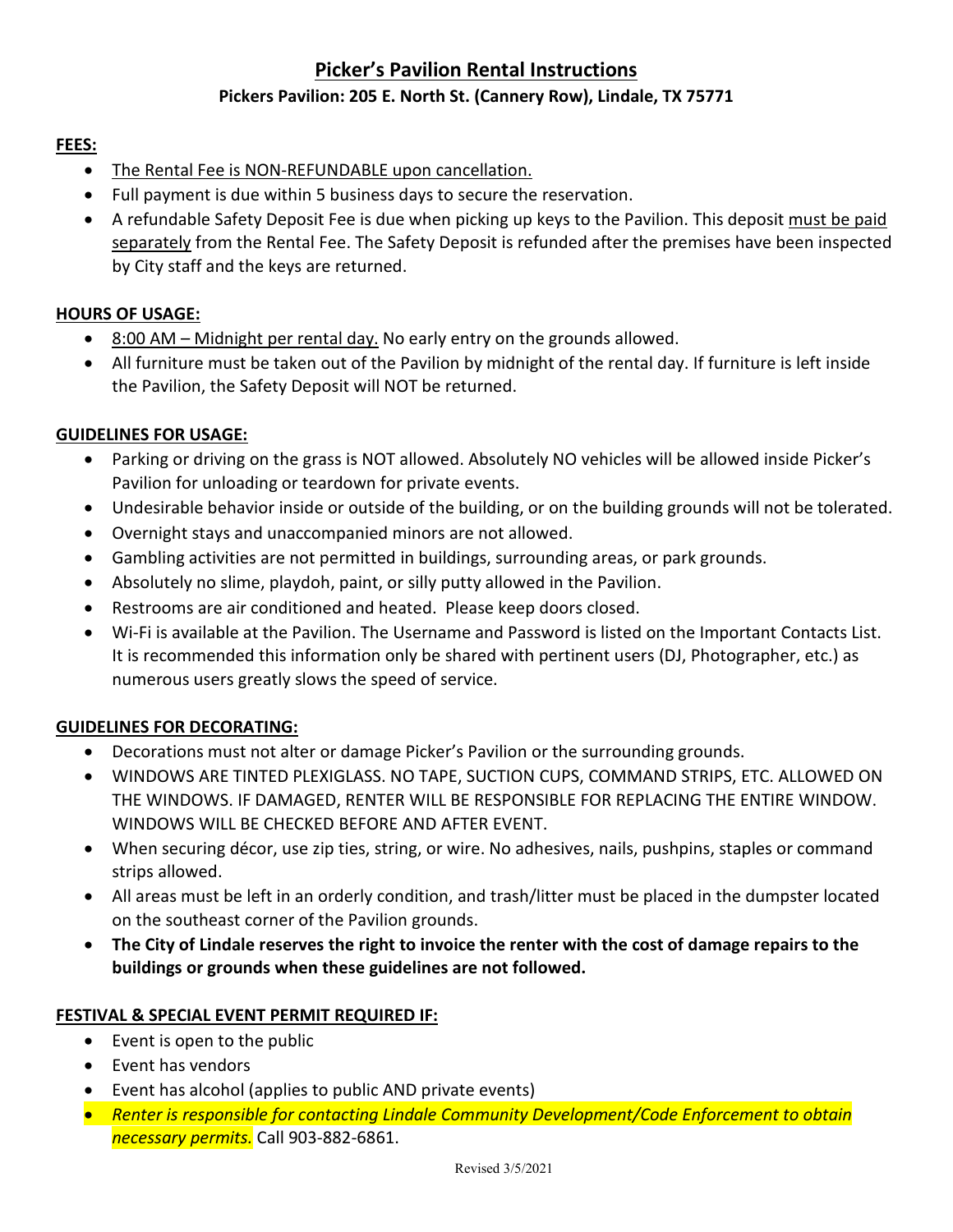### **GUIDELINES FOR FOOD:**

- Food for general sale OR free to the public must be governed by Northeast Texas Health Department (NET Health). All food vendors must be permitted through the NET Health Department. *Renter is responsible for contacting Net Health to obtain permit and verify Smith County's regulations on food service.* Call 903-535-0030.
- Cooking/food preparation must be done prior to event. Open flame cooking and/or open flame heating elements are NOT allowed inside Pickers Pavilion. **Sterno canned heat is allowed to keep food warm**.

#### **GUIDELINES FOR SERVING OR SELLING ALCOHOL:**

- A permit must be obtained from the Lindale Community Development/Code Enforcement Office to serve or sell alcohol. Serving or selling alcohol without a City Permit is grounds for immediate eviction of premises. *Renter is responsible for contacting Lindale Community Development/Code Enforcement to obtain necessary permits.* Call 903-882-6861.
- To sell alcohol, a permit from the Texas Alcohol and Beverage Commission is required in addition to the City Permit. *Renter is responsible for contacting TABC to obtain necessary permit.*
- Uniformed officers are required if alcohol is served or sold. *Renter is responsible for hiring security that meets the criteria of the Lindale Police Chief.*

#### **NOTICES FROM THE CITY OF LINDALE:**

- The City of Lindale has a Sound Ordinance Code that is strictly enforced. All music must stop by 11:00 PM. Please read this ordinance online or request a printed copy from the Tourism Office: <https://www.lindaletx.gov/DocumentCenter/View/1824/Noise-From-Venue-Ordinance-16-2017>
- The City of Lindale has a No Smoking Ordinance that is strictly enforced.
- The City of Lindale reserves the right to cancel any reservation for reasons deemed necessary by City Management.
- The City of Lindale is not responsible for injury, theft, damage, or death in conjunction with events or activities held on rented properties.
- The City of Lindale does not maintain event insurance for private events.